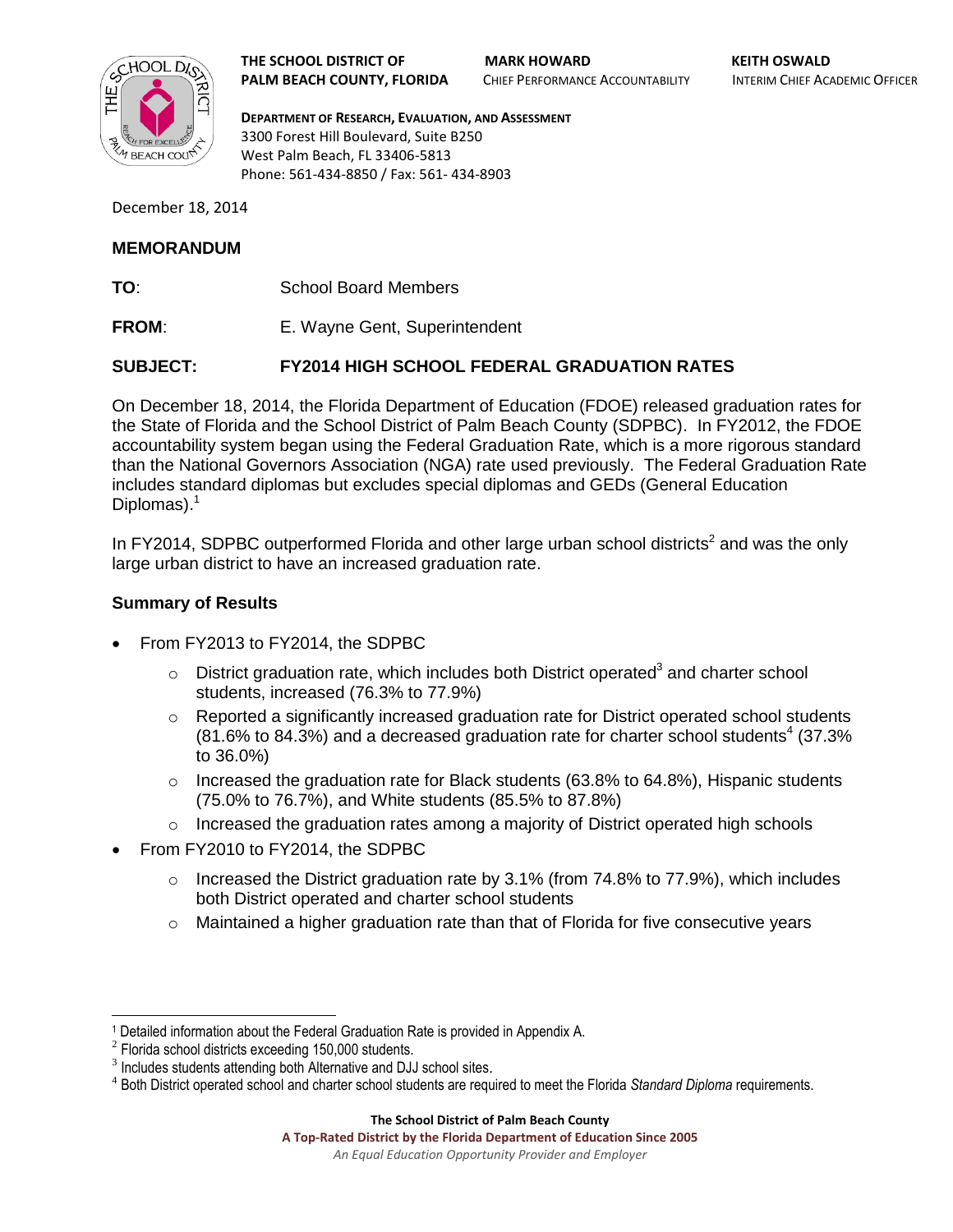**Page 2 of 6 FY2014 High School Graduation Rate December 18, 2014**

Table 1 reports the graduation rates for the past five years (FY2010 – FY2014) for Florida, the SDPBC, and the other large urban districts.<sup>1</sup> Tables 2 – 4 show the graduation rates for the past five years (FY2010 – FY2014) for Black, Hispanic, and White students. Table 5 reports the graduation rates for the past three years (FY2012 – FY2014) for SDPBC District operated and charter schools. Tables 6, 7 and 8 report graduation rates for District operated high schools, charter high schools, and alternative high schools, respectively.

If you have questions about graduation rates, please contact Mark Howard, Chief of Performance Accountability, at 434-8850. For information regarding SDPBC initiatives to increase graduation, please contact Karen Whetsell, Assistant Superintendent, Division of Curriculum and Learning Support, at 357-1113. For questions regarding specific schools, contact the appropriate area superintendent.

EWG/KO/MH/RP/BS:pp **Attachments** 

Approved:

E. Wayne Gent, Superintendent

**Attachments** 

cc: Division Chiefs Area/Assistant Superintendents Academic Directors **Principals** 

 $\overline{a}$ 

<sup>&</sup>lt;sup>1</sup> Florida school districts exceeding 150,000 students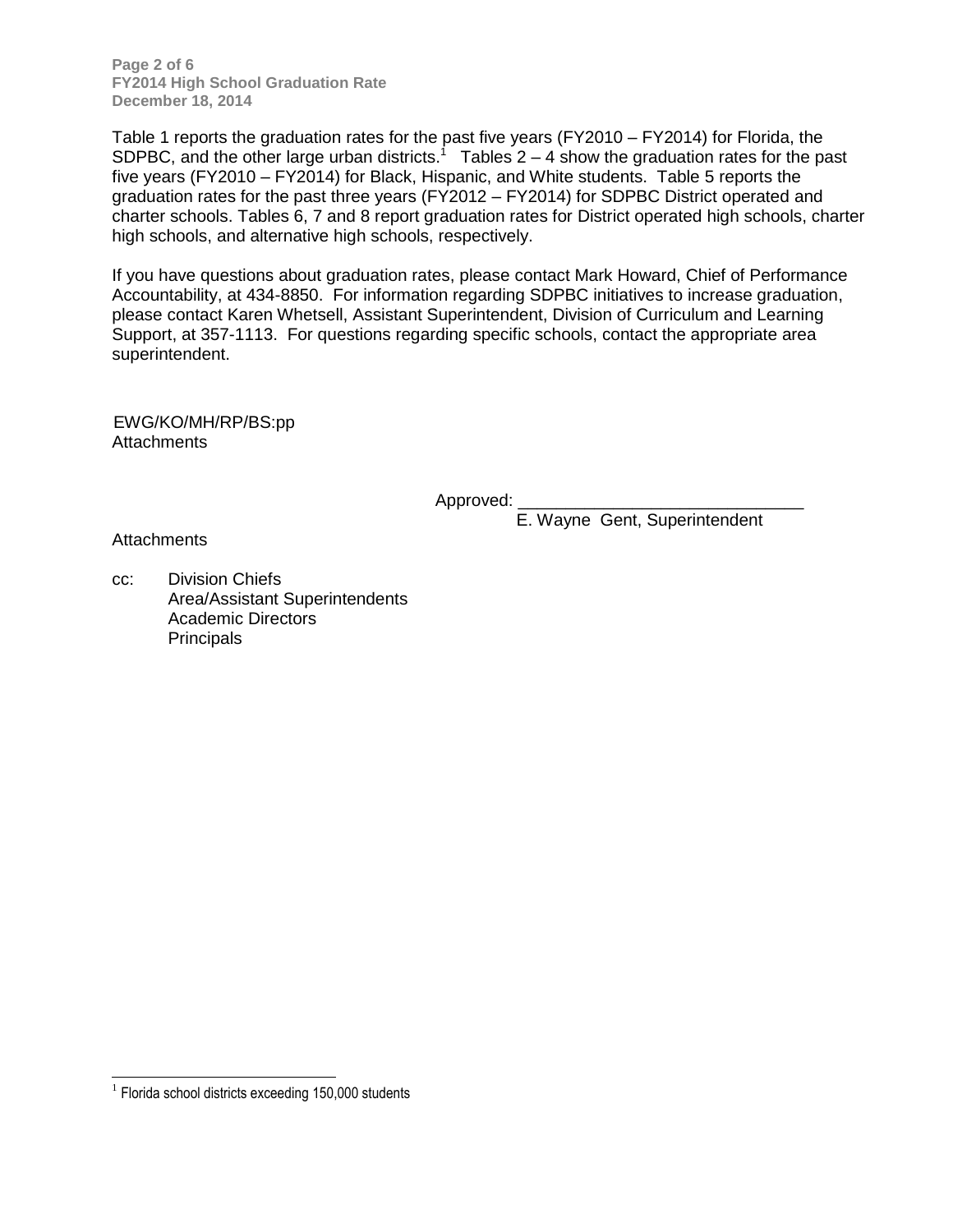|                   | <b>FY2010</b> | FY2011 | FY2012 | <b>FY2013</b> | <b>FY2014</b> |
|-------------------|---------------|--------|--------|---------------|---------------|
| Florida           | 69.0%         | 70.6%  | 74.5%  | 75.6%         | 76.1%         |
| <b>Palm Beach</b> | 74.8%         | 74.3%  | 77.0%  | 76.3%         | 77.9%         |
| <b>Broward</b>    | 72.4%         | 71.6%  | 76.4%  | 75.3%         | 74.2%         |
| Dade              | 68.3%         | 71.3%  | 76.0%  | 77.2%         | 76.6%         |
| Hillsborough      | 66.7%         | 69.3%  | 72.6%  | 74.1%         | 73.5%         |
| Orange            | 71.8%         | 71.4%  | 73.9%  | 75.9%         | 74.6%         |

| Table 1. FY2010-FY2014 Federal Graduation Rate for Florida and Large Urban Districts* |  |  |  |
|---------------------------------------------------------------------------------------|--|--|--|

\*Florida school districts exceeding 150,000 students.

Table 2. FY2010-FY2014 Federal Graduation Rate for Florida and SDPBC for Black Students

|              | <b>FY2010</b> | <b>FY2011</b> | <b>FY2012</b> | <b>FY2013</b> | <b>FY2014</b> |
|--------------|---------------|---------------|---------------|---------------|---------------|
| Florida      | 57.9%         | 58.6%         | 63.7%         | 64.6%         | 64.7%         |
| <b>SDPBC</b> | 62.4%         | 61.5%         | 64.8%         | 63.8%         | 64.8%         |

Table 3. FY2010-FY2014 Federal Graduation Rate for Florida and SDPBC for Hispanic Students

|              | <b>FY2010</b> | <b>FY2011</b> | FY2012 | <b>FY2013</b> | <b>FY2014</b> |
|--------------|---------------|---------------|--------|---------------|---------------|
| Florida      | 68.1%         | 69.4%         | 72.9%  | 74.9%         | 75.0%         |
| <b>SDPBC</b> | 72.7%         | 69.8%         | 72.2%  | 75.0%         | 76.7%         |

Table 4. FY2010-FY2014 Federal Graduation Rate for Florida and SDPBC for White Students

|              | FY2010 | <b>FY2011</b> | <b>FY2012</b> | <b>FY2013</b> | <b>FY2014</b> |
|--------------|--------|---------------|---------------|---------------|---------------|
| Florida      | 74.1%  | 76.2%         | 79.4%         | 80.5%         | 81.7%         |
| <b>SDPBC</b> | 83.9%  | 85.3%         | 86.6%         | 85.5%         | 87.8%         |

Table 5. FY2012-FY2014 Federal Graduation Rate for SDPBC District Operated and Charter **Students** 

|                                | <b>FY2012</b> | <b>FY2013</b> | <b>FY2014</b> |
|--------------------------------|---------------|---------------|---------------|
| <b>SDPBC District Operated</b> | 80.4%         | 81.6%         | 84.3%         |
| <b>SDPBC Charter</b>           | $45.4\%$      | 37.3%         | 36.0%         |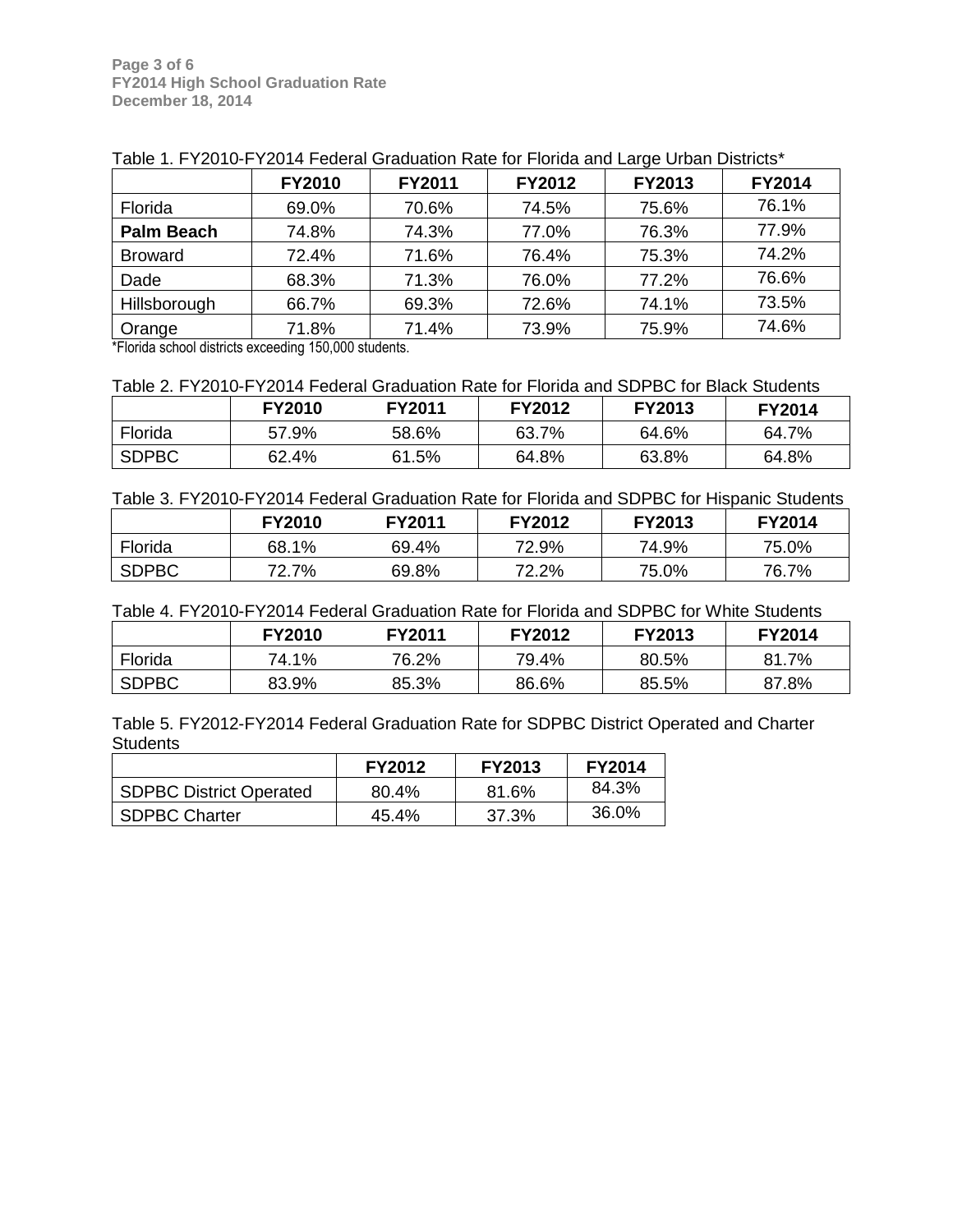|                                | FY2010  | FY2011 | FY2012 | FY2013 | FY2014 |
|--------------------------------|---------|--------|--------|--------|--------|
| AW Dreyfoos School of Arts     | 98.5    | 99.1   | 100.0  | 99.4   | 99.4   |
| <b>Atlantic High</b>           | 84.2    | 83.6   | 86.2   | 85.7   | 90.0   |
| Boca Raton High                | 85.9    | 85.8   | 89.6   | 91.0   | 93.9   |
| Boynton Beach Community High   | 72.8    | 65.5   | 74.7   | 77.3   | 78.3   |
| Forest Hill High               | 72.4    | 74.7   | 68.6   | 79.2   | 77.2   |
| Glades Central High            | 71.6    | 65.5   | 76.1   | 71.1   | 70.3   |
| John I Leonard High            | 69.4    | 69.3   | 72.7   | 74.2   | 76.6   |
| Jupiter High                   | 91.2    | 87.7   | 88.6   | 88.5   | 90.2   |
| Lake Worth High                | 75.2    | 69.8   | 70.7   | 76.5   | 73.3   |
| Olympic Heights High           | 80.0    | 82.9   | 81.5   | 86.9   | 89.1   |
| Pahokee Middle/Senior High     | 75.0    | 72.0   | 75.0   | 74.3   | 89.6   |
| Palm Beach Central High        | 91.1    | 91.1   | 91.3   | 91.5   | 90.4   |
| Palm Beach Gardens High        | 77.7    | 75.3   | 77.5   | 80.4   | 83.0   |
| Palm Beach Lakes High          | 67.6    | 63.4   | 64.9   | 67.5   | 67.7   |
| Park Vista Community High      | 89.9    | 89.1   | 89.7   | 92.2   | 89.6   |
| Royal Palm Beach High          | 77.0    | 70.9   | 74.9   | 76.0   | 77.2   |
| Santaluces High                | 73.7    | 75.9   | 77.8   | 78.3   | 83.2   |
| Seminole Ridge Community High  | 84.5    | 82.2   | 83.7   | 82.7   | 87.5   |
| Spanish River High             | 93.0    | 91.9   | 94.5   | 90.9   | 93.7   |
| Suncoast High                  | 99.7    | 99.7   | 100.0  | 100.0  | 99.2   |
| Village Academy Center         | $\star$ | 77.8   | 86.8   | 89.7   | 85.7   |
| Wellington High                | 82.3    | 83.2   | 86.2   | 82.4   | 88.7   |
| West Boca Raton Community High | 87.8    | 87.1   | 86.9   | 87.7   | 86.5   |
| <b>WT Dwyer High</b>           | 79.0    | 80.9   | 84.3   | 82.1   | 89.2   |

Table 6. FY2010-2014 Federal Graduation Rates for SDPBC District Operated High Schools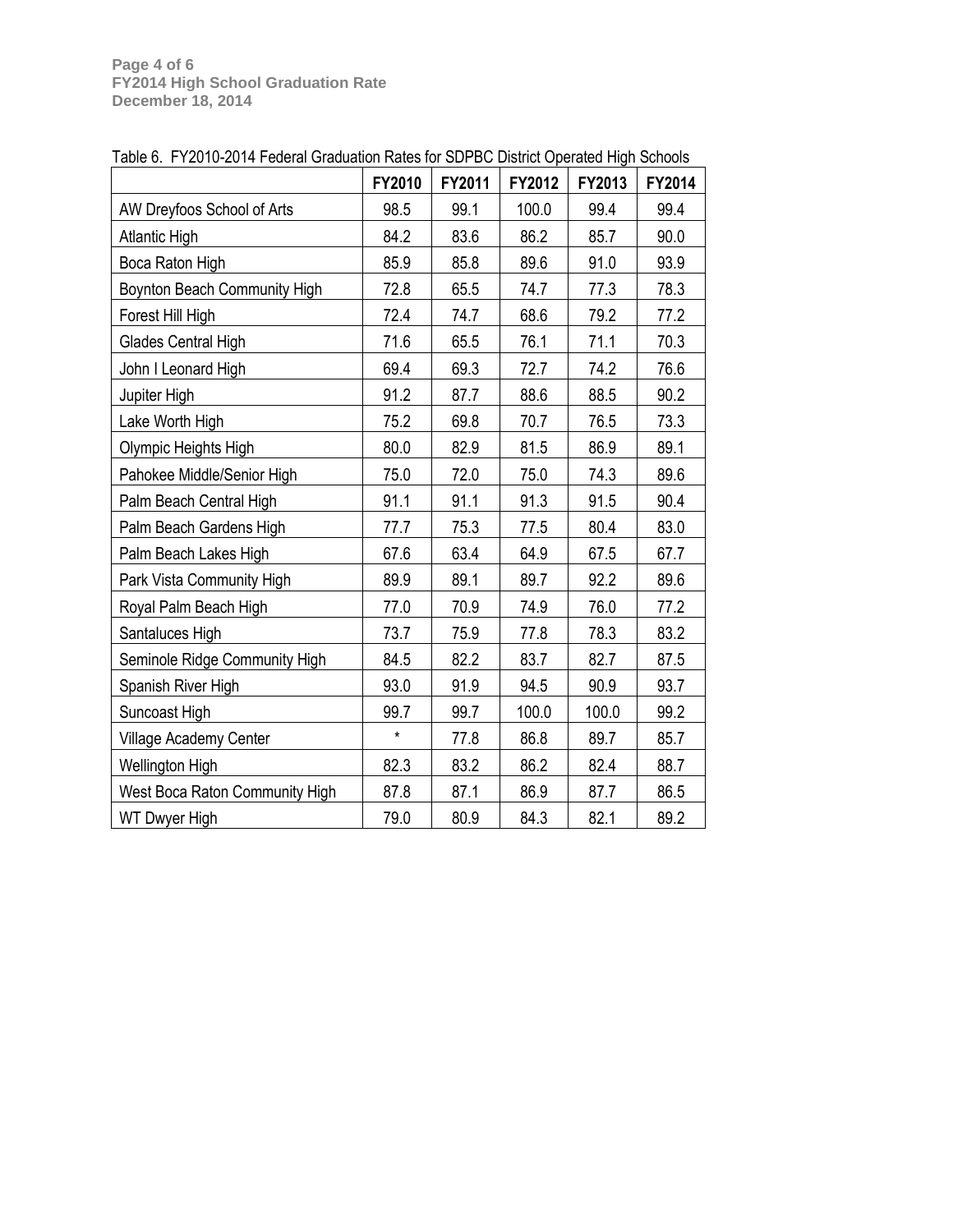|                                | FY2010  | FY2011  | FY2012  | FY2013  | FY2014  |
|--------------------------------|---------|---------|---------|---------|---------|
| <b>Believers Acad</b>          | 0.0     | 0.0     | 0.0     | 0.0     | 0.0     |
| <b>Ed Venture Charter</b>      | 0.0     | 0.0     | 0.0     | 0.0     | 0.0     |
| Everglades Preparatory Acad    | 16.1    | 16.7    | 20.0    | 34.0    | 23.3    |
| Excel Leadership Acad          | 9.2     | 1.6     | 1.0     | 1.1     | 0.0     |
| G-Star                         | 95.8    | 91.5    | 96.1    | 93.3    | 96.7    |
| <b>Gulfstream LIFE Acad</b>    | $\star$ | $\star$ | $\star$ | $\star$ | $\star$ |
| iGeneration Empowerment        | $\star$ | $\star$ | $\star$ | 16.7    | 9.1     |
| Inlet Grove High               | 88.8    | 82.8    | 92.1    | 86.3    | 86.6    |
| Leadership Acad West           | 73.9    | 57.1    | 65.6    | 69.0    | 52.9    |
| Mavericks High of Palm Springs | $\star$ | $\star$ | 10.1    | 5.8     | 12.0    |
| Quantum High                   | $\star$ | $\star$ | $\star$ | 5.5     | 8.5     |
| Renaissance Learning Acad      | $\star$ | $\star$ | $\star$ | 0.0     | 0.0     |
| Riviera Beach Maritime Acad    | 64.7    | 81.8    | 79.3    | 81.6    | 90.0    |
| Seagull Acad                   | 0.0     | 0.0     | $\star$ | 0.0     | $\star$ |
| South Tech Academy             | 83.8    | 86.7    | 88.0    | 89.6    | 92.8    |
| <b>Tomorrows Promise</b>       | 0.0     | 0.0     | 0.0     | 0.0     | 0.0     |
| Toussaint L'Ouverture High     | 10.5    | 2.5     | 3.9     | 0.0     | 1.9     |
| Worthington High               | *       | *       | *       | 4.0     | 5.1     |

Table 7. FY2010-2014 Federal Graduation Rates for SDPBC Charter High Schools

\* indicates no data reported or less than 10 students in cohort

|                                   | <b>FY2010</b> | FY2011  | FY2012  | FY2013  | FY2014    |
|-----------------------------------|---------------|---------|---------|---------|-----------|
| Alternative Program Central       | $\star$       | $\star$ | 0.0     | $\star$ | *         |
| Alternative Program North         | $\star$       | 16.7    | $\star$ | 14.3    | NА        |
| Amikids Palm Beach                | $\star$       | $\star$ | $\star$ | $\star$ | $\star$   |
| <b>Crossroads Acad</b>            | 32.7          | 12.2    | 21.4    | 14.5    | 18.8      |
| Drop Back In Acad of PBC          | 10.6          | 2.1     | 1.4     | 0.0     | <b>NA</b> |
| PB Virtual Franchise              | 63.2          | 84.2    | 96.2    | 100.0   | 100.0     |
| <b>Gold Coast Community</b>       | $\star$       | 0.0     | 0.0     | 0.0     | $\star$   |
| Indian Ridge                      | 15.4          | $\star$ | 20.0    | 26.7    | 20.0      |
| <b>Intensive Transition South</b> | 17.9          | 7.1     | 25.0    | 10.0    | 14.3      |
| Pace Center For Girls             | $\star$       | $\star$ | $\star$ | $\star$ | $\star$   |
| Palm Beach County Jail            | 1.2           | 0.0     | 1.3     | 0.0     | 4.2       |
| Palm Beach Juvenile Correction    | $\star$       | $\star$ | 5.9     | 0.0     | $\star$   |
| PB Reg Juv Detention Center       | 0.0           | 0.0     | 0.0     | 0.0     | $\star$   |
| Riviera Beach Prep                | 4.3           | 7.8     | 13.0    | 26.1    | 19.4      |
| Royal Palm (ESE)                  | 0.0           | 0.0     | 0.0     | 0.0     | 11.1      |
| <b>Turning Points Academy</b>     | 0.0           | 8.0     | 4.8     | 6.7     | 0.0       |

Table 8. FY2010-2014 Federal Graduation Rates for SDPBC Alternative High Schools

\* indicates no data reported or less than 10 students in cohort. NA = Not available.